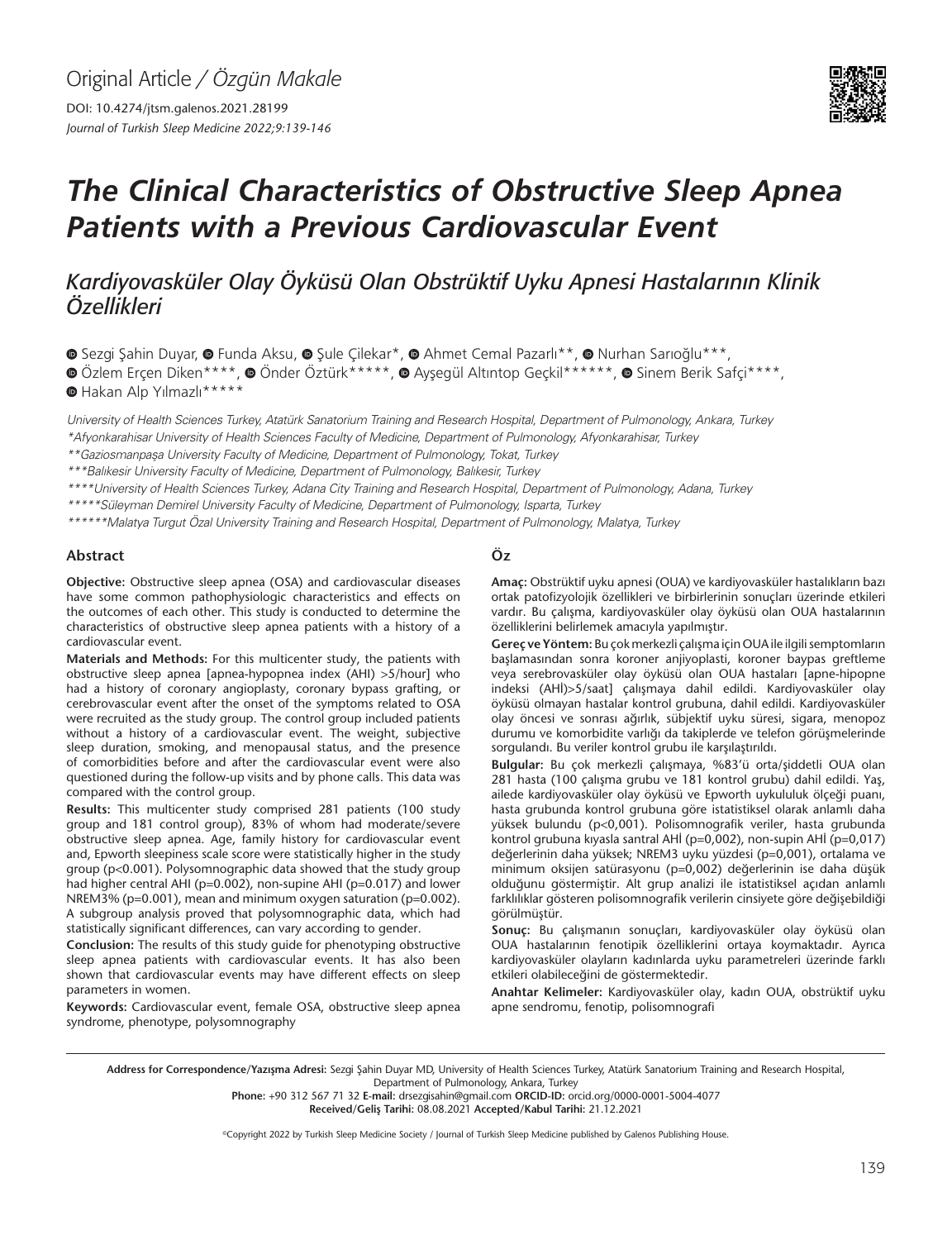## **Introduction**

Obstructive sleep apnea (OSA) accompanies 45-70% of ischemic heart diseases and is associated with increased mortality and morbidity in cardiovascular disease (CVD) (1,2). In OSA, intrathoracic pressure fluctuations, intermittent hypoxia, sleep fragmentations, and increased sympathetic activity are held responsible for CVD.

The physiological effects of OSA on the cardiovascular system are based on hypoxia and hypercapnia caused by repeated apneas and hypopneas during sleep which triggers pulmonary arterial vasoconstriction. The preload of the ventricles increases secondary to the negative intrathoracic pressure and left ventricular compliance decreases due to the interventricular septal shift toward the left ventricle. These changes result in left ventricular dysfunction and are also associated with increased sympathetic activity leading to adverse cardiac outcomes. Besides, endothelial dysfunction, systemic inflammation, oxidative stress, and metabolic dysregulation contribute to injury in coronary arteries (3,4).

It is noted that despite the same clinical properties, some patients who were admitted to sleep clinics had a history of cardiovascular events (CVE) while most of them do not. OSA and CVE share some common risk factors, such as male gender, advanced age, obesity, smoking, and use of alcohol. Hyperlipidemia (HL), diabetes mellitus, and hypertension (HT), which are comorbidities of OSA are also involved in the pathogenesis of CVEs. The effect of these confounding factors on cardiovascular outcomes in patients with OSA is not fully elucidated (5).

In the last decades, there have been some revolutionary changes in our understating of OSA. Recent studies focusing on the pathophysiologic and clinic phenotypes of OSA have represented valuable results improving prognostication, understanding of mechanisms, and treatment approaches. The clinical phenotypes that have been described so far can be listed as minimally symptomatic patients, patients with excessive daytime sleepiness (EDS), disturbed sleep/insomnia, and with obesity, cardiovascular or neurologic comorbidities (6,7). This approach has provided insight into the heterogeneity of OSA. Furthermore, the recognition of the sex-related differences in pathophysiology and presentation of OSA leads to the researches for the new screening and diagnostic tools of OSA in women. The new treatment algorithms for female OSA patients have also been a point of scientific interest (8).

The primary aim of this study is to determine the demographic, clinical, and polysomnographic characteristics of OSA patients with a history of a cardiovascular event. As a secondary endpoint, it was planned to cover the characteristics of female OSA patients with CVE, separately.

## **Materials and Methods**

#### **Patients and study design**

This multi-center study was designed in a cross-sectional, retrospective format. The study population consists of the patients diagnosed with OSA between June 2019 and June 2020. The patients were consecutively recruited from 7 sleep centers in Turkey. Those with an apnea-hypopnea index (AHI) greater than 5 in the full-night polysomnographic evaluation were accepted as OSA. The patients aged <18, working in shifts, using drugs that may affect sleep (antidepressants, antiepileptic, antipsychotics, hypnotics), those with net sleep time <180 minutes in the polysomnographic evaluation, those with neuromuscular diseases, thyroid dysfunction, malignancy, or chronic kidney disease were excluded. The patients with available data were divided into two groups: Those who had a history of CVE (coronary angioplasty, coronary bypass grafting, or cerebrovascular event) after the onset of the symptoms related to OSA (snoring, EDS, or witnessed apnea) were recruited as the study group and the patients without a history of CVE were included in the control group. The patients who had a history of CVE before the onset of OSA-related symptoms were excluded (Figure 1).

Height, weight, body mass index (BMI), neck-waist-hip circumferences, Epworth sleepiness scale (ESS) score, subjective sleep duration, comorbidities (HT, diabetes, HL, chronic obstructive pulmonary disease and asthma), smoking history, menopause status, family history for CVE and polysomnographic data were recorded from patients' files. EDS was defined when the total score was 10 or more on ESS that was validated in Turkish (9). The study parameters that were missing in the patients' files, if any, were completed during the control visits of the patients or by phone calls. The values regarding the status



**Figure 1.** The flowchart of the study

CVE: Cardiovascular events, OSA: Obstructive sleep apnea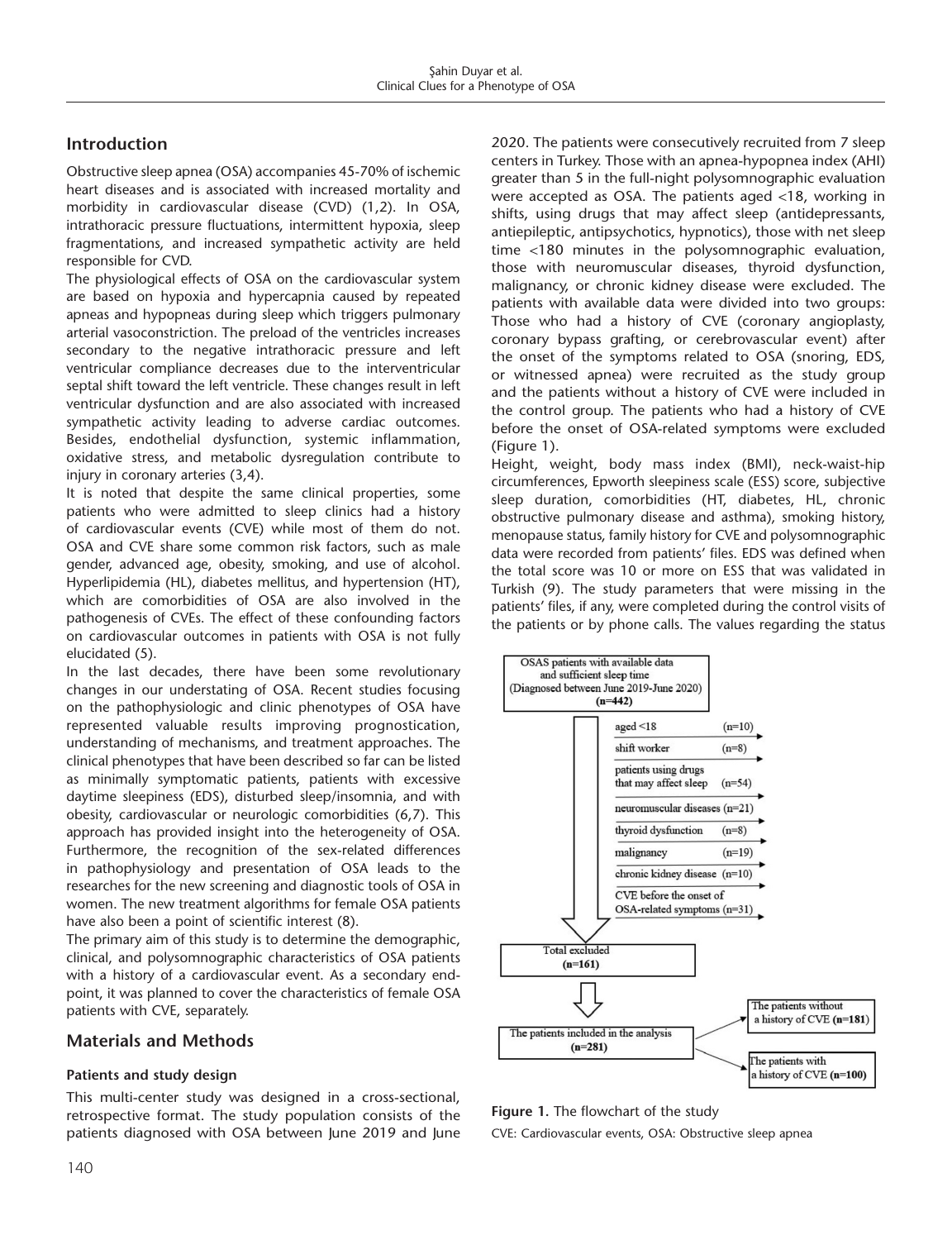of the patient after the onset of CVE were referred to as post-CVE data.

The values before the onset of CVE (pre-CVE data) were also recorded for the parameters including weight, smoking status, subjective sleep time, and menopause status of those with a history of CVE. Also, the follow-up periods for comorbidities were questioned to determine the patients diagnosed before CVE (pre-CVE data). The post-CVE data was obtained during the first admission to the sleep clinic, the pre-CVE data were based on the patients' declarations. All data were analysed using only the values regarding the status of the patient after the onset of CVE (post- CVE data).

#### **Measurements**

The results of nocturnal polysomnography (NPSG) were analyzed manually by the criteria of the American Academy of Sleep Medicine (AASM) Scoring Manual Version 2.2 (10). All NPSGs were performed as full-night in-lab sleep study with a digital system which is in use in each center (Neuron-Spectrum EEG and EP neurophysiological system version 1.6.9.6, Neurosoft, Russia; Compumedics voyager digital ımaging E-series system Compumedics Ltd, Melbourne, Victoria, Australia; Grass cometplus NATUS, system version 4.5.3.23, USA; Phillips Alice 6 NDXS, system version 3.9.4, USA; Embla N7000 device, Medicare, Iceland). All centers were using the standard sample rate and filtering for the signals that were recommended by AASM (10).

The conventional channels used for NPSG were as follows: Four channels of electroencephalography, two channels of electrooculography, one channel of chin electromyography, thermistor and nasal pressure transducer monitoring to measure airflow, thoracic and abdominal wall motion monitoring to measure respiratory effort, pulse oximetry to measure oxygen saturation, electrocardiography, and a microphone to record snoring.

The subjective sleep time was questioned into three categories: <6 hours/night, 6-8 hours/night, and >8 hours/night. The normal subjective sleep time was assumed as 6-8 hours/night.

#### **Statistical Analysis**

Statistical analyses were performed by using SPSS for Windows 21 software. The normality tests including using histograms, the ratio of the standard deviation to mean, and the Kolmogorov-Smirnov test were performed for all the variables. The normally distributed variables were presented as mean  $\pm$ standard deviation. The randomly distributed variables were presented as median  $(25<sup>th</sup>-75<sup>th</sup>$  percentile). Nominal variables were presented as numbers and percentages. Mann-Whitney U test or Student's t-test was performed to compare the distribution of the two groups for numerical data. A chi-square test was used to examine the difference between groups for categorical variables. The proportions of comorbidities, active smoking, post-menopausal status, OSA-related major symptoms, and normal subjective sleep time (6-8 hours/night) were presented as percentages before CVE (pre- CVE data) and at the time of application to the sleep laboratory (post-CVE data). These proportions between pre and post-CVE data were

compared by the McNemar test. For the multivariate analysis, the possible clinical parameters identified with univariate analysis were entered into the logistic regression analysis for phenotyping OSA with CVE. Hosmer-Lemeshow goodness of fit statistics was used to assess model fit. P-value <0.05 was considered as statistically significant.

The study protocol was approved by the Ethical Committee at Afyonkarahisar University of Health Sciences (6/11/2020, 2011- KAEK-2). All procedures performed in this study were under the ethical standards of the institutional review board and with the 1964 Helsinki Declaration and its later amendments. Written and/or oral informed consent was obtained from all individual participants included in the study for the usage of their data.

## **Results**

A total of 281 patients diagnosed with OSA following the criteria of the study were included in the study. Moderate-severe OSA was present in 83% of the patients. Among the subjects, 100 patients had a previous CVE history (study group), with only 2 being cerebrovascular events, and 181 had no history of CVE (control group). The gender distribution of the study group was similar to that of the control group. Age (58.1 vs 51.9, p<0.001), neck circumference (42.7 vs 41.2, p=0.006) and, the rate of family history for CVD (67% vs 31.3%, p<0.001) were higher in the study group. Among the anthropometric measurements, only neck circumference was statistically different between the groups at the time of admission. Follow-up times for the comorbidities were also statistically the same between study and control groups. The prevalence of HT (75% vs 42%, p<0.001) and HL (40% vs 16%, p<0.001) in the study group were statistically higher in ratio. Snoring was the most common symptom in both groups. Although the rate of sleep-related symptoms was statistically the same between the groups, the duration of these symptoms and the ESS score (11 vs 8) at the time of polysomnographic evaluation were higher in the study group (p<0.001) (Table 1).

However, multivariate analysis including possible characteristics for OSA with CVE revealed that the higher duration for sleeprelated symptoms was dependent on the other factors included in the model. Age ( $p=0.006$ ), ESS score ( $p=0.008$ ) and, family history (p=0.006) preserved statistical significance in the multivariate analysis (Table 2).

Additionally, it was observed that the symptoms of EDS and witnessed apnea increased after CVE in the study group (p<0.001). In the study group, it was found that menopausal status and subjective sleep duration before and after CVE were similar, but after CVE almost half of the patients quit smoking and the rates of comorbidities increased significantly (Table 3). Of the patients in the study group, 69 (69%) stated that there was no change in their weight after CVE, 20 (20%) gained more than 10% after the event, and 11 (11%) lost more than 10% weight.

Regarding the polysomnographic findings, compared to the control group, the percentage of deep sleep (p=0.001) and the mean and minimum oxygen saturation by pulse oximetry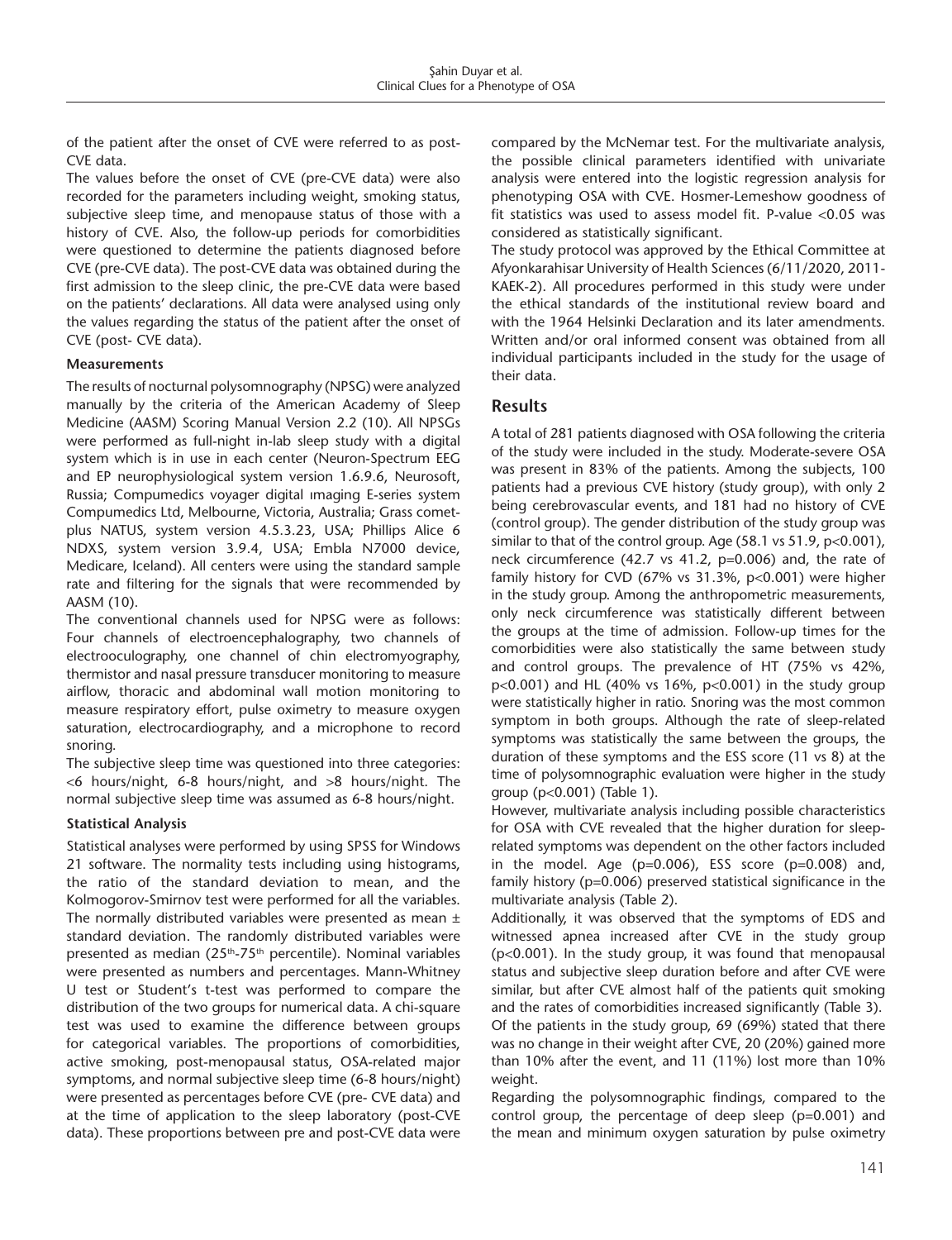$(SpO<sub>2</sub>)$  values (p=0.002 for both) were significantly lower in patients with a history of CVE, while non-supine AHI (p=0.017), and central apnea index (p=0.002) were significantly higher (Table 4).

Evaluation of PSG data for each gender revealed that minimum and mean SpO<sub>2</sub>% levels were lower in study groups compared to the control groups in both genders. nREM1%, AHI, non-REM AHI, non-supine AHI, and hypopnea index were significantly higher in females with a history of CVE, whereas males with no history of CVE had a significantly lower percentage of deep sleep and higher central apnea index ( $p$ <0.05 for all) (Table 5).

## **Discussion**

This study reveals the clinic and polysomnographic characteristic of a phenotype of OSA that consists of the patients with a prevalent CVE. Our results prove that the patients with this phenotype tend to delay in applying to sleep clinics. The sleeprelated symptoms and other comorbidities seem to be more evident after CVE. The nocturnal polysomnographic data from this study clarifies the higher hypoxic burden of this group of patients with more non-positional and central respiratory events. Inclusion of the patients with pre-existing sleep-related symptoms does not prove, albeit favors the existence of OSA before CVE. Almost all the patients in the study group had the

| Table 1. Demographic and clinical characteristics                                                                                          |                                                           |                                                                  |         |
|--------------------------------------------------------------------------------------------------------------------------------------------|-----------------------------------------------------------|------------------------------------------------------------------|---------|
|                                                                                                                                            | Study group<br>$(n=100)$                                  | Control group<br>$(n=181)$                                       |         |
|                                                                                                                                            | n(%)                                                      | n(%)                                                             |         |
|                                                                                                                                            | Median<br>(25 <sup>th</sup> -75 <sup>th</sup> percentile) | <b>Median</b><br>(25 <sup>th</sup> -75 <sup>th</sup> percentile) | p       |
|                                                                                                                                            | Mean $\pm$ SD                                             | Mean $\pm$ SD                                                    |         |
| Age (years)                                                                                                                                | $58.1 + 9.1$                                              | $51.9 \pm 10.1$                                                  | < 0.001 |
| Female gender                                                                                                                              | 28 (28%)                                                  | 66 (36.5%)                                                       | 0.150   |
| Postmenopausal status                                                                                                                      | 24 (88.9%)<br>$n=27$                                      | 46 (70.8%)<br>$n=65$                                             | 0.064   |
| Smoking status (active)                                                                                                                    | 30 (30%)                                                  | 36 (19.9%)                                                       | 0.056   |
| Family history of CVE                                                                                                                      | 65 (67%)                                                  | 55 (31.3%)                                                       | < 0.001 |
| BMI ( $kg/m2$ )                                                                                                                            | 31.7 (29.5-36.5)                                          | 31.6 (28.4-35.3)                                                 | 0.310   |
| Neck circumference (cm)                                                                                                                    | $42.7 \pm 3.9$<br>$n = 83$                                | $41.2 \pm 4.1$<br>$n=172$                                        | 0.006   |
| Waist circumference (cm)                                                                                                                   | 112 (101-123)<br>$n = 91$                                 | 109 (100-118)<br>$n=178$                                         | 0.118   |
| Hip circumference (cm)                                                                                                                     | 113 (109-120)<br>$n = 91$                                 | 113 (104.5-123)<br>$n=177$                                       | 0.446   |
| Waist/hip ratio                                                                                                                            | $0.98 \pm 0.08$                                           | $0.96 \pm 0.08$                                                  | 0.097   |
| Hypertension                                                                                                                               | 75 (75%)                                                  | 76 (42%)                                                         | < 0.001 |
| Duration (years)                                                                                                                           | $8(5-15)$                                                 | $5(3-10)$                                                        | 0.101   |
| <b>Diabetes mellitus</b>                                                                                                                   | 25 (25%)                                                  | 33 (18.4%)                                                       | 0.195   |
| Duration (years)                                                                                                                           | $10(4.5-15)$                                              | $10(4-11)$                                                       | 0.623   |
| Hyperlipidemia                                                                                                                             | 40 (40%)                                                  | 29 (16.0%)                                                       | < 0.001 |
| Duration (years)                                                                                                                           | $5(2-10)$                                                 | $5(2-8)$                                                         | 0.203   |
| <b>Respiratory diseases</b>                                                                                                                | 25 (25%)                                                  | 34 (18.8%)                                                       | 0.249   |
| Duration (years)                                                                                                                           | $10(2.3-10)$                                              | $8(5-16.3)$                                                      | 0.308   |
| <b>Snoring</b>                                                                                                                             | 100 (100%)                                                | 178 (98.3%)                                                      | 0.555   |
| Duration (years)                                                                                                                           | 15 (10-20)                                                | $10(4-15)$                                                       | < 0.001 |
| <b>EDS</b>                                                                                                                                 | 80 (80%)                                                  | 134 (74%)                                                        | 0.261   |
| Duration (years)                                                                                                                           | $6(5-10)$                                                 | $3(2-7)$                                                         | < 0.001 |
| Witnessed apnea                                                                                                                            | 84 (84%)                                                  | 158 (87.3%)                                                      | 0.445   |
| Duration (years)                                                                                                                           | $5(4-10)$                                                 | $4(2-8)$                                                         | < 0.001 |
| <b>ESS</b> score                                                                                                                           | $11(6-17)$<br>$n = 99$                                    | $8(4.3-12)$<br>$n = 180$                                         | < 0.001 |
| Normal subjective sleep duration (6-8 hours)                                                                                               | 61 (61%)                                                  | 122 (67.8%)                                                      | 0.215   |
| BMI: Body-mass index, EDS: Excessive daytime sleepiness, ESS: Epworth sleepiness scale, SD: Standard deviation, CVE: Cardiovascular events |                                                           |                                                                  |         |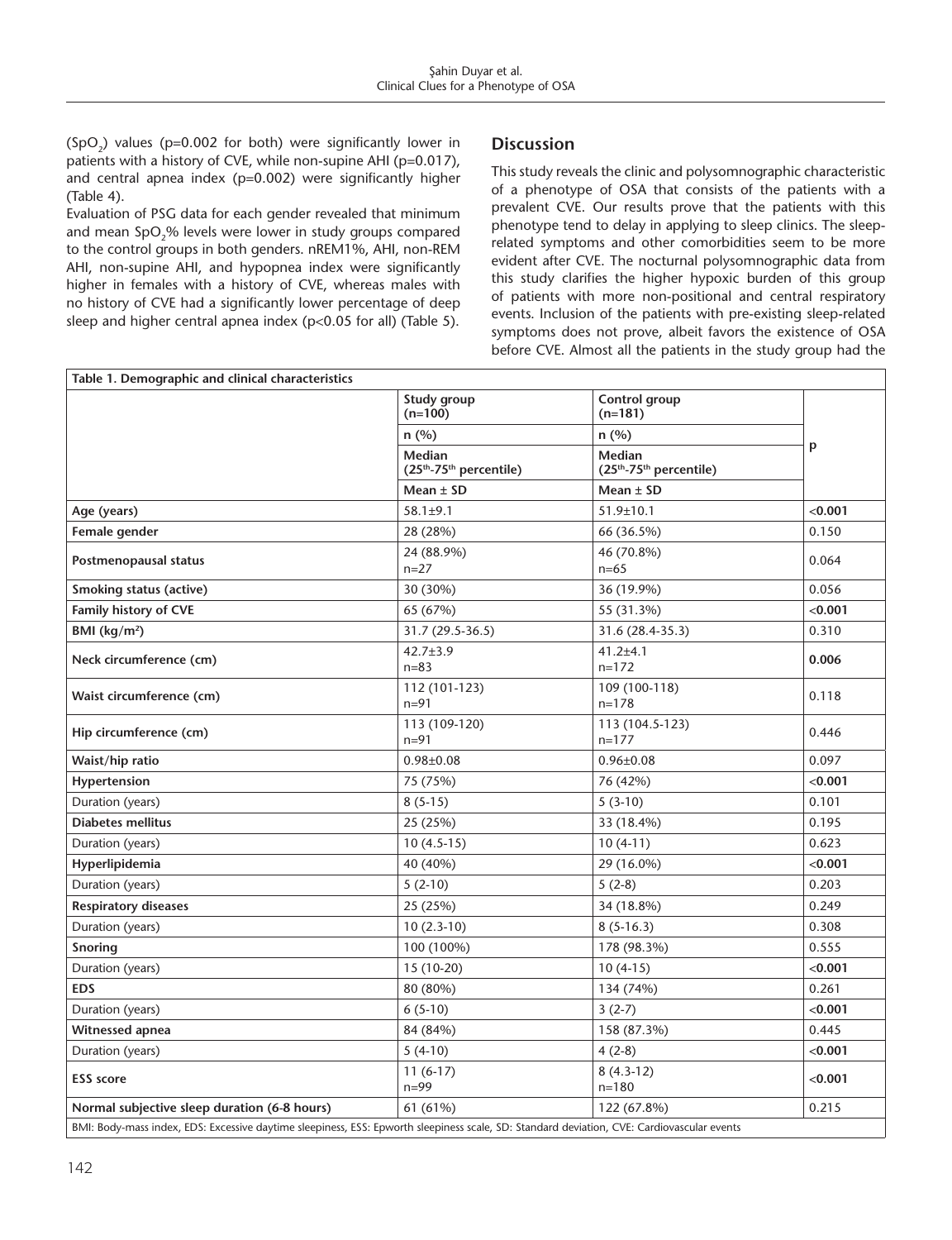symptom of snoring which is claimed as the symptom with the higher sensitivity to predict the presence of OSA (11).

The results showed that although they are as symptomatic as the control group, the patients with CVE were admitted to sleep clinics at older ages. This means that the OSA patients with CVE are diagnosed and treated for OSA at older ages and after a longer period of symptoms. The results of the prospective observational cohort study of Baratta et al. (12) supported that the risk of cardiovascular and cerebrovascular events increases 3.5 folds more for patients with severe OSA. Increasing public

| Table 2. Multivariate analysis for the characteristics of OSA patients<br>with a previous cardiovascular event |                     |       |  |
|----------------------------------------------------------------------------------------------------------------|---------------------|-------|--|
|                                                                                                                | OR (95% CI)         | p     |  |
| Gender                                                                                                         | $0.82(0.25-2.71)$   | 0.746 |  |
| Age (years)                                                                                                    | $1.09(1.02-1.15)$   | 0.006 |  |
| Neck circumference (cm)                                                                                        | 1.16 (0.99-1.35)    | 0.061 |  |
| Waist circumference (cm)                                                                                       | $0.99(0.96 - 1.04)$ | 0.845 |  |
| Family history of CVE                                                                                          | 3.24 (1.33-7.88)    | 0.010 |  |
| Smoking status (active)                                                                                        | 2.44 (0.88-6.73)    | 0.085 |  |
| Snoring duration (years)                                                                                       | 1.01 (0.95-1.08)    | 0.743 |  |
| <b>EDS</b> duration (years)                                                                                    | $0.99(0.90-1.09)$   | 0.832 |  |
| Witnessed apnea duration (years)                                                                               | $1.01(0.90-1.13)$   | 0.851 |  |
| Diabetes mellitus (%)                                                                                          | $1.09(0.36-3.30)$   | 0.885 |  |
| Hypertension (%)                                                                                               | 2.45 (0.84-7.10)    | 0.100 |  |
| Hyperlipidaemia (%)                                                                                            | 1.56 (0.60-4.02)    | 0.404 |  |
| <b>ESS</b> score                                                                                               | 1.12 (1.03-1.22)    | 0.008 |  |
| AHI                                                                                                            | $0.99(0.96 - 1.04)$ | 0.400 |  |
| CL Confidence to condition the concentral departure description for concentration                              |                     |       |  |

CI: Confidence interval, EDS: Excessive daytime sleepiness, ESS: Epworth sleepiness scale, CVE: Cardiovascular events, OR: Odds ratio, AHI: Apneahypopnea index, OSA: Obstructive sleep apnea, p-value for Hosmer-Lemeshow test for this model is 0.140

**Table 3. Comparisons of pre and post-CVE data for demographic and clinical variables** 

|                                                 | Pre-CVE<br>data <sup>1</sup> | Post-CVE<br>data <sup>2</sup> | р       |  |
|-------------------------------------------------|------------------------------|-------------------------------|---------|--|
|                                                 | n(%)                         | n(%)                          |         |  |
| Postmenopausal status                           | 21 (77.8%)                   | 24 (88.9%)                    | 0.250   |  |
| Smoking status (active)                         | 57 (57%)                     | 30 (30%)                      | < 0.001 |  |
| Hypertension                                    | 46 (46.5%)                   | 74 (74.7%)                    | < 0.001 |  |
| Diabetes mellitus                               | 18 (18%)                     | 25 (25%)                      | 0.016   |  |
| Hyperlipidemia                                  | 14 (14.3)                    | 40 (40.8%)                    | < 0.001 |  |
| <b>Respiratory diseases</b>                     | $9(9.2\%)$                   | 24 (24.5%)                    | < 0.001 |  |
| <b>Snoring</b>                                  | 97 (97%)                     | 100 (100%)                    |         |  |
| <b>EDS</b>                                      | 51 (51%)                     | 80 (80%)                      | < 0.001 |  |
| Witnessed apnea                                 | 53 (53%)                     | 84 (84%)                      | < 0.001 |  |
| Normal subjective sleep<br>duration (6-8 hours) | 64 (64%)                     | 61 (61%)                      | 0.664   |  |

CVE: Cardiovascular event, EDS: Excessive daytime sleepiness<sup>1</sup>: Pre-CVE data represents the status of the study group before the onset of CVE. The data respresenting the status of the patients before CVE (pre-CVE data) was calculated via the symptom duration declared by the patient, <sup>2</sup>: Post-CVE data represents the status of the study group after the onset of CVE

awareness for the importance of OSA-related symptoms may provoke early detection of OSA and reduce the risk for CVE.

Our results clarified that the symptoms of EDS and witnessed apnea became more frequent after CVE. Despite higher ESS scores in the study group, the ratio of the patients with the complaint of EDS is statistically the same for both groups. The factors that make these patients ignore their sleep-related symptoms must be further investigated.

The comorbidities including diabetes, HT, HL, and respiratory diseases were mostly diagnosed after CVE and post-CVE percentages of HT and HL exceeded the control group. These results may point out that CVE may lead to the diagnosis of occult comorbidities and make OSA-related symptoms overt. The ratio of family history for CVE in the study group was more than two-folds of the control group. Despite the statistical similarity, the rate of active smoking was higher in the study group (30% vs 19.9%, p=0.056). It was also found that nearly half of the patients in the study group quited smoking after CVE. These results lead to a recommendation for determining the cardiovascular risk of OSA patients by using active smoking and family history instead of comorbidities and OSA-related symptoms. Gami et al. (13) showed that the family history of premature death from coronary artery disease is more prevalent in people with OSA independently of gender, BMI, and personal history of coronary artery disease. Our results obtained from multivariate analysis also indicated that the family history of CVDs, older age, and higher ESS score can be referred as the clinical characteristics of OSA patients with CVE.

It has been proven that both short and long sleep duration is associated with all-cause mortality and cardiovascular mortality, especially for men (14,15). In this study, subjective sleep duration or sleep time during polysomnography did not show a statistically significant difference between the groups. In a review about the relationship between subclinical CVDs and sleep duration and quality, results pointed out a strong association for which the mechanism should be clarified (16). Although the previous studies about the sub clinic CVD have some conflicting results due to heterogeneity in populations and methods, the non-significant results about the sleep duration in our population may be explained by the unknown ratio of sub clinic CVD in the control arm.

In this study, the differences in anthropometric measurements including neck, hip, waist circumferences, waist/hip ratio, and BMI were investigated. Neck circumference emerged as the only anthropometric measurement which was statistically higher in the study group. 20% of the study group declared a clinically important weight gain after CVE. This fact can be seen as a reason for increasing comorbidities and OSA-related symptoms after CVE.

A meta-analysis concluded a strong association between OSA and stroke, whereas its relationship with ischemic heart disease and cardiovascular mortality seemed to be significant in studies including mostly male patients (17). AHI is defined as one of the factors related to the incident risk of CVE among OSA patients. A large-scale study proved that hypopneas associated with at least 4% desaturations are independent risk factors for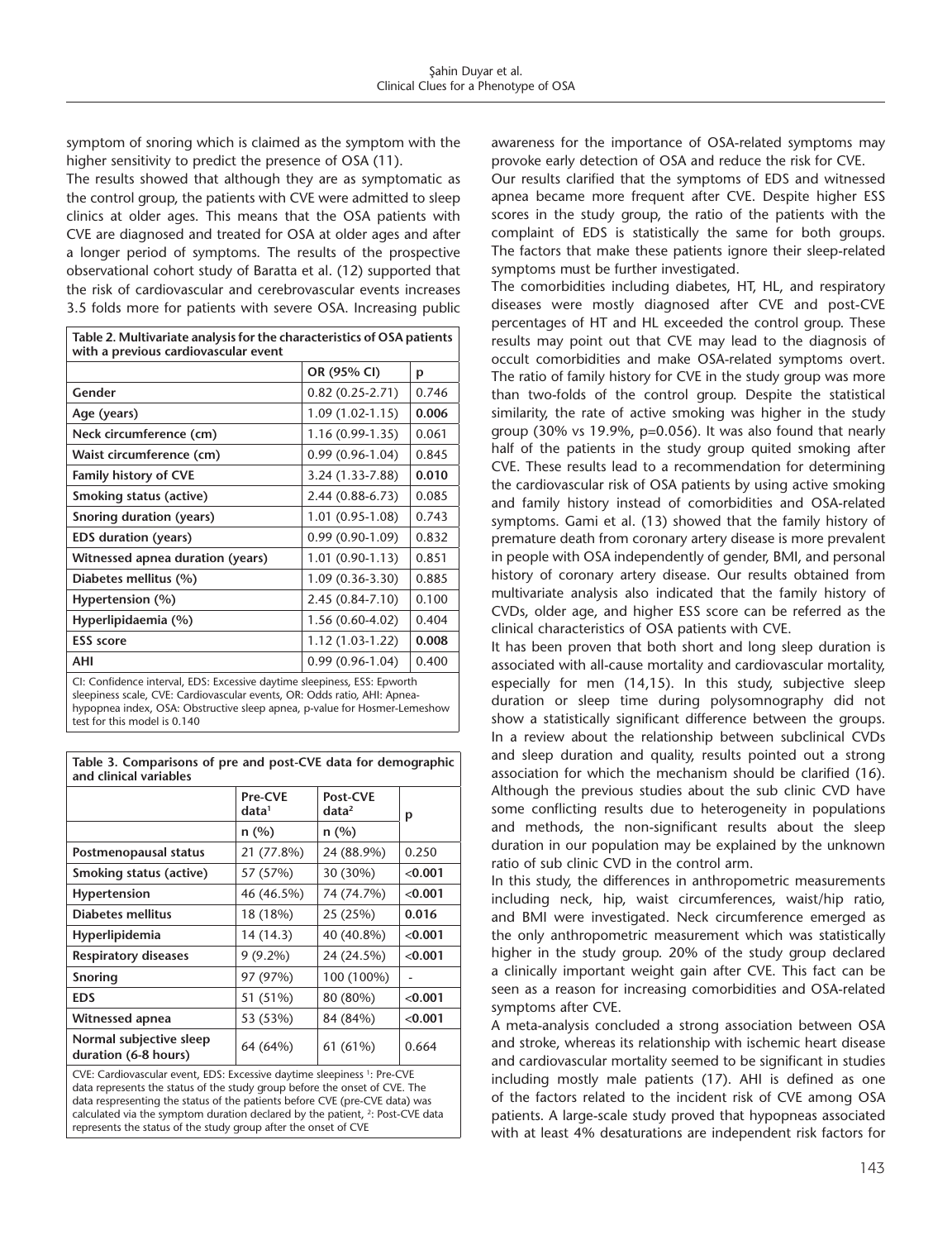CVDs (18). In contrast, our results did not show a difference in the index of 3% desaturations or hypopneas defined by 3% desaturations between groups. However, the levels of minimum and mean SpO<sub>2</sub> during sleep were found to be lower in the patients with a previous CVE.

Our study presents post-CVE polysomnographic characteristics that can be assumed as the consequences of CVE on sleep parameters. The large-scale study of Chami et al. (19) elucidated that total AHI, obstructive and central apnea indices show a greater increase in OSA patients with incident CVD than those without CVD according to a 5-year follow-up data with two PSGs. Likewise, our study showed that OSA patients with CVE had higher central apnea imdex. Additionally, analysis of our data ended up with higher non-supine AHI and lower mean

and minimum SpO<sub>2</sub> in the study group. Non-positional OSA with nocturnal hypoxemia can be regarded as a common polysomnographic profile of OSA patients with prevalent CVE. The large-scale study of Aurora et al. (20) in which the patients with REM-related OSA were included also compared the characteristics of the patients with and without prevalent CVD. Likewise, participants with prevalent CVD were found to be older and had a greater proportion of former smokers. They also provided strong evidence demonstrating that the patients who have prior CVD and severe REM-related OSA are more likely to have recurrent CVE (20). Contrary to these results, the proportion of REM-related OSA and REM AHI in our study group with prevalent CVE and control arm of our study were statistically the same. However, non-positional AHI was found to

| Table 4. Polysomnographic characteristics                                                                                                                                                                                                                                                                                          |                                  |                                                                                                                                                                                                                                                                                                 |       |  |
|------------------------------------------------------------------------------------------------------------------------------------------------------------------------------------------------------------------------------------------------------------------------------------------------------------------------------------|----------------------------------|-------------------------------------------------------------------------------------------------------------------------------------------------------------------------------------------------------------------------------------------------------------------------------------------------|-------|--|
|                                                                                                                                                                                                                                                                                                                                    | Study group<br>$n = 100$         | Control group<br>$n = 181$                                                                                                                                                                                                                                                                      |       |  |
|                                                                                                                                                                                                                                                                                                                                    | n(%)                             | n(%)<br>Mean $\pm$ SD                                                                                                                                                                                                                                                                           | p     |  |
|                                                                                                                                                                                                                                                                                                                                    | Mean $\pm$ SD                    |                                                                                                                                                                                                                                                                                                 |       |  |
|                                                                                                                                                                                                                                                                                                                                    | Median<br>(25th-75th percentile) | Median<br>(25 <sup>th</sup> -75 <sup>th</sup> percentile)                                                                                                                                                                                                                                       |       |  |
| <b>TST</b>                                                                                                                                                                                                                                                                                                                         | 381.3 (332-408.2)                | 388 (337.9-415)                                                                                                                                                                                                                                                                                 | 0.828 |  |
| <b>WASO</b>                                                                                                                                                                                                                                                                                                                        | 56.9 (28.5-93.4)<br>$n = 99$     | 47.5 (25.6-69.6)<br>$n=167$                                                                                                                                                                                                                                                                     | 0.062 |  |
| Sleep efficiency (%)                                                                                                                                                                                                                                                                                                               | 83.6 (74.5-91.9)                 | 85.7 (76.4-92.5)                                                                                                                                                                                                                                                                                | 0.337 |  |
| Sleep latency (min)                                                                                                                                                                                                                                                                                                                | $8(3-23.6)$                      | $11(5-27.8)$                                                                                                                                                                                                                                                                                    | 0.084 |  |
| REM latency (min)                                                                                                                                                                                                                                                                                                                  | 115.5 (58.6-175.4)               | 130.5 (79.5-189)                                                                                                                                                                                                                                                                                | 0.236 |  |
| <b>NREM1 (%)</b>                                                                                                                                                                                                                                                                                                                   | $9.1(4.3-14.9)$                  | $7.3(4.1-12.1)$                                                                                                                                                                                                                                                                                 | 0.392 |  |
| <b>NREM2 (%)</b>                                                                                                                                                                                                                                                                                                                   | 57.8 (50.5-65.4)                 | 56.5 (44.4-67.1)                                                                                                                                                                                                                                                                                | 0.227 |  |
| <b>NREM3 (%)</b>                                                                                                                                                                                                                                                                                                                   | 14.3 (6.8-22.0)                  | 19.5 (11-29.4)                                                                                                                                                                                                                                                                                  | 0.001 |  |
| <b>REM (%)</b>                                                                                                                                                                                                                                                                                                                     | 13.4 (9.8-18.2)                  | 14.3 (9.2-19.7)                                                                                                                                                                                                                                                                                 | 0.553 |  |
| AHI                                                                                                                                                                                                                                                                                                                                | 37.4 (21.9-59.9)                 | 29.0 (15.8-50.7)                                                                                                                                                                                                                                                                                | 0.058 |  |
| <b>Mild OSA</b>                                                                                                                                                                                                                                                                                                                    | 15 (15%)                         | 32 (17.7%)                                                                                                                                                                                                                                                                                      | 0.564 |  |
| Central apnea index                                                                                                                                                                                                                                                                                                                | $0.8(0.2-3.6)$                   | $0.3(0-1.7)$                                                                                                                                                                                                                                                                                    | 0.002 |  |
| Obstructive apnea index                                                                                                                                                                                                                                                                                                            | $6.4(1.5-22.2)$                  | $5.9(1.1-16.9)$                                                                                                                                                                                                                                                                                 | 0.758 |  |
| Hypopnea index                                                                                                                                                                                                                                                                                                                     | 19.6 (11.7-31.9)                 | $16.6(9.7-25.4)$                                                                                                                                                                                                                                                                                | 0.080 |  |
| <b>REM AHI</b>                                                                                                                                                                                                                                                                                                                     | 35.6 (19.5-58.9)                 | 32.2 (13.6-56.2)                                                                                                                                                                                                                                                                                | 0.241 |  |
| <b>NREM AHI</b>                                                                                                                                                                                                                                                                                                                    | 36.7 (18.8-63.1)                 | 27.7 (14.9-54.9)                                                                                                                                                                                                                                                                                | 0.108 |  |
| Supine (%)                                                                                                                                                                                                                                                                                                                         | 35.7 (14.8-87.8)<br>$n = 86$     | 42.2 (23.0-71.2)<br>$n = 144$                                                                                                                                                                                                                                                                   | 0.533 |  |
| <b>Supine AHI</b>                                                                                                                                                                                                                                                                                                                  | 50.5 (24.2-77.5)<br>$n = 86$     | 45.5 (21.1-71.6)<br>$n = 144$                                                                                                                                                                                                                                                                   | 0.365 |  |
| Non-supine AHI                                                                                                                                                                                                                                                                                                                     | 31.6 (13.5-56.1)<br>$n = 86$     | 19.5 (7.2-46.8)<br>$n = 144$                                                                                                                                                                                                                                                                    | 0.017 |  |
| REM-related phenotype                                                                                                                                                                                                                                                                                                              | 17 (17%)                         | 31 (17.1%)                                                                                                                                                                                                                                                                                      | 0.992 |  |
| <b>ODI 3%</b>                                                                                                                                                                                                                                                                                                                      | 32.7 (15.6-51.5)<br>$n = 95$     | 26.4 (14.6-48.4)<br>$n = 166$                                                                                                                                                                                                                                                                   | 0.251 |  |
| Mean SpO <sub>2</sub>                                                                                                                                                                                                                                                                                                              | 90 (88-92)                       | 91.9 (90-93.9)                                                                                                                                                                                                                                                                                  | 0.002 |  |
| Minimum SpO <sub>2</sub>                                                                                                                                                                                                                                                                                                           | 76 (66-83.8)                     | 80 (72.3-85)                                                                                                                                                                                                                                                                                    | 0.002 |  |
| Sleep-related hypoxemia                                                                                                                                                                                                                                                                                                            | 23 (23%)                         | 25 (13.9%)                                                                                                                                                                                                                                                                                      | 0.053 |  |
| $\mathbf{u}$ $\mathbf{u}$ $\mathbf{v}$ $\mathbf{v}$ $\mathbf{v}$ $\mathbf{v}$ $\mathbf{v}$ $\mathbf{v}$ $\mathbf{v}$ $\mathbf{v}$ $\mathbf{v}$ $\mathbf{v}$ $\mathbf{v}$ $\mathbf{v}$ $\mathbf{v}$ $\mathbf{v}$ $\mathbf{v}$ $\mathbf{v}$ $\mathbf{v}$ $\mathbf{v}$ $\mathbf{v}$ $\mathbf{v}$ $\mathbf{v}$ $\mathbf{v}$ $\mathbf{$ |                                  | $\mathbf{r}$ and $\mathbf{r}$ are $\mathbf{r}$ and $\mathbf{r}$ and $\mathbf{r}$ are $\mathbf{r}$ as $\mathbf{r}$ and $\mathbf{r}$ are $\mathbf{r}$ and $\mathbf{r}$ are $\mathbf{r}$ and $\mathbf{r}$ are $\mathbf{r}$ and $\mathbf{r}$ are $\mathbf{r}$ and $\mathbf{r}$ are $\mathbf{r}$ and |       |  |

AHI: Apnea-hypopnea index, CVE: Cardiovascular event, ODI: Oxygen desaturation index, REM: Rapid eye movement, SD: Standard derivation, SpO<sub>2</sub>: Arterial oxygen saturation by finger pulse oximetry, TST: Total sleep time, WASO: Wake after sleep onset, OSA: Obstructive sleep apnea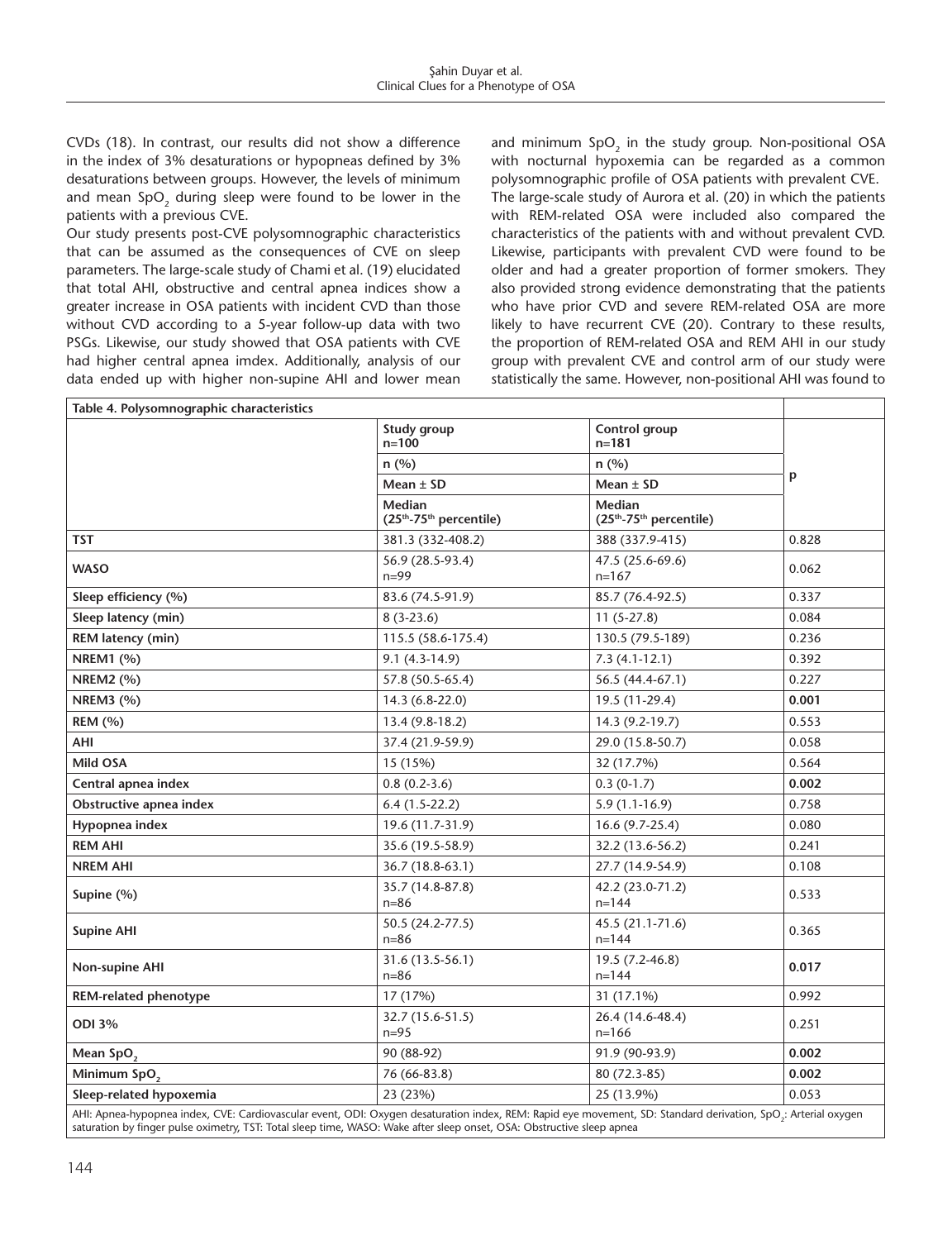be higher in the study group. This result draws attention to the associations between prevalent CVE and non-positional OSA.

The prospective longitudinal the sleep heart health study demonstrated that middle-aged men with severe OSA are at risk for coronary heart disease (21,22). On the other hand, the female patients and older men with OSA are not reported as a risk group for coronary heart disease. A subgroup analysis evaluating the characteristics of the male/female OSA patients with a previous CVE revealed a gender effect on the polysomnographic parameters. AHI values for males in our study group were statistically the same as the control arm. The female OSA patients with previous CVE had higher AHI, hypopnea index, non-REM, and non-supine AHI than female controls who have similar anthropometric values and menopausal status. The hormonal status of women varies throughout the life span including pregnancy, reproductive, and postmenopausal periods. In addition to the hormonal changes, the fat distribution, upper airway anatomy, chemoreflex sensitivity, and respiratory plasticity in women are different than in men. These diversities

of female OSA have clinical implications in terms of screening, diagnosis, and treatment (8). A recent study also showed that women with OSA were more likely to have CVD and diabetes (23). Our study reveals the polysomnographic characteristics of female OSA patients with cardiovascular comorbidity. Female OSA commonly presents with non-positional, REMrelated hypopneas and respiratory effort-related arousals (8). In our study, the statistically significant differences in variables including AHI, hypopnea index, non-REM, and non-supine AHI in women suggest that CVE have different effects on sleep in women.

#### **Study Limitations**

As a limitation of this study, we did not perform cluster analysis. Univariate and multivariate statistical tests were used to show the differences of OSA patients with a prevalent CVE. The prognosis and treatment results of this group of patients must be further investigated to determine if it is a distinct phenotype of the OSA. The retrospective design of the study would not

| Table 5. Polysomnographic characteristics (compared for each gender)                                                                                                                                                                                                                                                                                                                                                                       |                                                                  |                                                           |       |                            |                                    |                                    |  |
|--------------------------------------------------------------------------------------------------------------------------------------------------------------------------------------------------------------------------------------------------------------------------------------------------------------------------------------------------------------------------------------------------------------------------------------------|------------------------------------------------------------------|-----------------------------------------------------------|-------|----------------------------|------------------------------------|------------------------------------|--|
|                                                                                                                                                                                                                                                                                                                                                                                                                                            | Female study group<br>$n = 28$                                   | <b>Female control</b><br>group<br>$n=66$                  |       | Male study group<br>$n=72$ | Male control group<br>$n = 115$    |                                    |  |
|                                                                                                                                                                                                                                                                                                                                                                                                                                            | n(%)                                                             | n(%)                                                      | p     | n(%)                       | n(%)                               | p                                  |  |
|                                                                                                                                                                                                                                                                                                                                                                                                                                            | <b>Median</b><br>(25 <sup>th</sup> -75 <sup>th</sup> percentile) | Median<br>(25 <sup>th</sup> -75 <sup>th</sup> percentile) |       |                            | Median<br>$(25th-75th$ percentile) | Median<br>$(25th-75th$ percentile) |  |
|                                                                                                                                                                                                                                                                                                                                                                                                                                            | Mean $\pm$ SD                                                    | Mean $\pm$ SD                                             |       | Mean $\pm$ SD              | Mean $\pm$ SD                      |                                    |  |
| <b>TST</b>                                                                                                                                                                                                                                                                                                                                                                                                                                 | 368.3 (328.5-402)                                                | 383.3 (334.2-409.4)                                       | 0.511 | 385 (337.2-410.5)          | 388 (339.3-419.5)                  | 0.492                              |  |
| <b>WASO</b>                                                                                                                                                                                                                                                                                                                                                                                                                                | 74.2 (33.6-105.3)                                                | 46.5 (20.3-70.5)                                          | 0.051 | 55.4 (24.7-85.5)           | 47.5 (28.1-69.6)                   | 0.339                              |  |
| Sleep efficiency (%)                                                                                                                                                                                                                                                                                                                                                                                                                       | 80.1 (70.8-89.5)                                                 | 85 (75.8-92.8)                                            | 0.166 | 84.7 (74.5-93.1)           | 85.8 (76.9-92.5)                   | 0.731                              |  |
| Sleep latency (min)                                                                                                                                                                                                                                                                                                                                                                                                                        | $8(4.5-22.1)$                                                    | $17(4.5-35.5)$                                            | 0.333 | $7.8(2.5-23.6)$            | $10(5.5-23.4)$                     | 0.177                              |  |
| REM latency(min)                                                                                                                                                                                                                                                                                                                                                                                                                           | 143.5 (72.5-196.3)                                               | 158.5 (108-239)                                           | 0.427 | 100.5 (57-161.8)           | 108.3 (70.3-162.8)                 | 0.575                              |  |
| <b>NREM1 (%)</b>                                                                                                                                                                                                                                                                                                                                                                                                                           | $9.1(4.9-14.9)$                                                  | $5.1(3.6-9.3)$                                            | 0.028 | $9.1(3-14.9)$              | $8.9(4.9-14.1)$                    | 0.603                              |  |
| <b>NREM2 (%)</b>                                                                                                                                                                                                                                                                                                                                                                                                                           | 57.8 (48.5-66.7)                                                 | 55.2 (45.1-62.7)                                          | 0.326 | 57.7 (50.8-65.3)           | 57.7 (42.8-67.9)                   | 0.469                              |  |
| <b>NREM3 (%)</b>                                                                                                                                                                                                                                                                                                                                                                                                                           | 14.8 (9.9-25.3)                                                  | 21.4 (13.7-30.3)                                          | 0.072 | 13.8 (5.9-22.0)            | 17.8 (10.4-28)                     | 0.008                              |  |
| <b>REM (%)</b>                                                                                                                                                                                                                                                                                                                                                                                                                             | $11.7(7.6-17.1)$                                                 | $13.3(8.4-19.1)$                                          | 0.232 | 14.6 (10.3-18.8)           | $15(9.3-21)$                       | 0.877                              |  |
| AHI                                                                                                                                                                                                                                                                                                                                                                                                                                        | 39.5 (70.9-22.6)                                                 | 21.8 (13.0-42.9)                                          | 0.015 | 35.4 (21.7-59.0)           | 31.4 (20.2-55.9)                   | 0.730                              |  |
| Central apnea index                                                                                                                                                                                                                                                                                                                                                                                                                        | $0.7(0.03-1.9)$                                                  | $0.2(0-1.2)$                                              | 0.087 | $0.9(0.2-6.2)$             | $0.5(0-2.5)$                       | 0.021                              |  |
| Obstructive apnea index                                                                                                                                                                                                                                                                                                                                                                                                                    | $3.7(0-25.5)$                                                    | $2.8(0-5-13.2)$                                           | 0.950 | $7.0(2.4-19.1)$            | $8.9(1.8-18.8)$                    | 0.809                              |  |
| Hypopnea index                                                                                                                                                                                                                                                                                                                                                                                                                             | 24.1 (15.0-37.1)                                                 | 14.8 (9.5-22.9)                                           | 0.011 | 18.2 (10.7-30.1)           | 18.9 (9.7-26.9)                    | 0.630                              |  |
| <b>REM AHI</b>                                                                                                                                                                                                                                                                                                                                                                                                                             | 51.2 (29.3-64.8)                                                 | 34.1 (14.1-58.6)                                          | 0.124 | 32.9 (18.3-55.1)           | 30.6 (13.4-55.6)                   | 0.479                              |  |
| <b>NREM AHI</b>                                                                                                                                                                                                                                                                                                                                                                                                                            | 36.2 (19.7-53.6)                                                 | 19.9 (10.4-38.2)                                          | 0.027 | 37.2 (17-63.2)             | 31.7 (20.5-62.3)                   | 0.891                              |  |
| Supine $(% )$                                                                                                                                                                                                                                                                                                                                                                                                                              | 56 (15.6-90.5)                                                   | 43.6 (12.5-39.7)                                          | 0.781 | 33.3 (14.1-84.6)           | 40.8 (23.7-70.2)                   | 0.335                              |  |
| <b>Supine AHI</b>                                                                                                                                                                                                                                                                                                                                                                                                                          | 42.1 (22.3-69.4)                                                 | 20.7 (10.4-52.5)                                          | 0.137 | $61.7(24.1-82.5)$          | $61.1(35.1-76.3)$                  | 0.955                              |  |
| Non-supine AHI                                                                                                                                                                                                                                                                                                                                                                                                                             | 37.5 (23.9-55.5)                                                 | $15.6(5-33.2)$                                            | 0.010 | 28.8 (12.8-57.2)           | 22.2 (7.9-59.8)                    | 0.237                              |  |
| <b>REM-related phenotype</b>                                                                                                                                                                                                                                                                                                                                                                                                               | 4 (14.8%)                                                        | 17 (25.8%)                                                | 0.252 | 13 (18.1%)                 | 14 (12.2%)                         | 0.265                              |  |
| <b>ODI 3%</b>                                                                                                                                                                                                                                                                                                                                                                                                                              | 36.2 (15.9-50.6)                                                 | 19.9 (10.6-52.6)                                          | 0.194 | 28.7 (15.5-51.8)           | 27.3 (15-45.8)                     | 0.733                              |  |
| Mean SpO <sub>2</sub>                                                                                                                                                                                                                                                                                                                                                                                                                      | 90.5 (86-92)                                                     | 91 (89-94)                                                | 0.042 | 90 (88-92)                 | 92 (90-93.7)                       | 0.015                              |  |
| Minimum SpO <sub>2</sub>                                                                                                                                                                                                                                                                                                                                                                                                                   | 75.5 (62.8-84)                                                   | 82 (73-86)                                                | 0.018 | 76 (66.5-82.0)             | 80 (71.8-84)                       | 0.041                              |  |
| Sleep-related hypoxemia                                                                                                                                                                                                                                                                                                                                                                                                                    | 10 (35.7%)                                                       | 13 (19.7%)                                                | 0.099 | 13 (18.1%)                 | 12 (10.5%)                         | 0.143                              |  |
| $\overline{c}$<br>$C = C$<br>$\sim$ $\sim$ $\sim$<br>$\mathbf{r}$ $\mathbf{r}$ $\mathbf{r}$ $\mathbf{r}$ $\mathbf{r}$ $\mathbf{r}$ $\mathbf{r}$ $\mathbf{r}$ $\mathbf{r}$ $\mathbf{r}$ $\mathbf{r}$ $\mathbf{r}$ $\mathbf{r}$ $\mathbf{r}$ $\mathbf{r}$ $\mathbf{r}$ $\mathbf{r}$ $\mathbf{r}$ $\mathbf{r}$ $\mathbf{r}$ $\mathbf{r}$ $\mathbf{r}$ $\mathbf{r}$ $\mathbf{r}$ $\mathbf{$<br>the contract of the contract of the contract of |                                                                  |                                                           |       |                            |                                    |                                    |  |

AHI: Apnea-hypopnea index, CVE: Cardiovascular event, ODI: Oxygen desaturation index REM: Rapid eye movement, SD: Standard derivation, SpO<sub>2</sub>: Arterial oxygen saturation by finger pulse oximetry, TST: Total sleep time, WASO: Wake after sleep onset